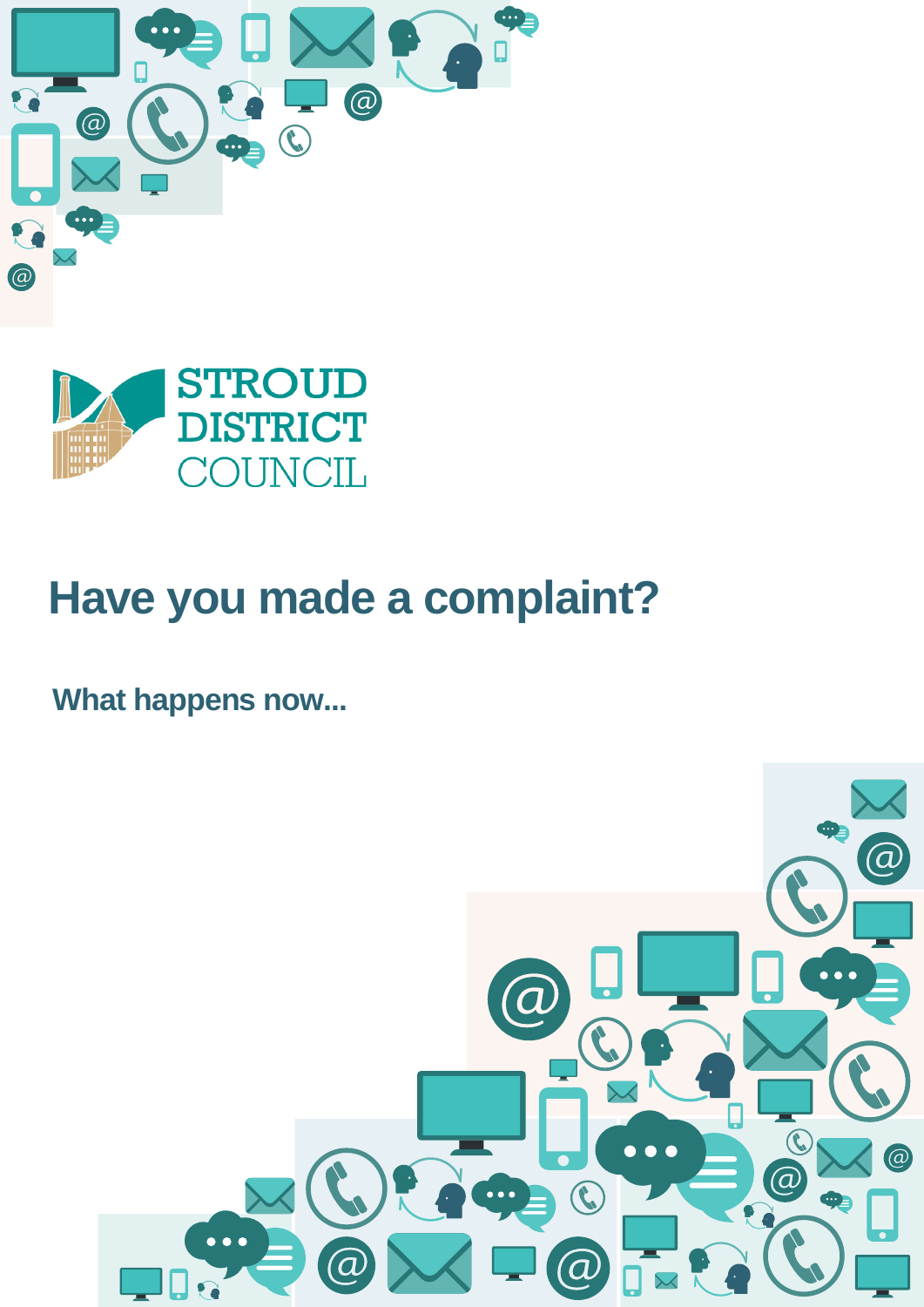

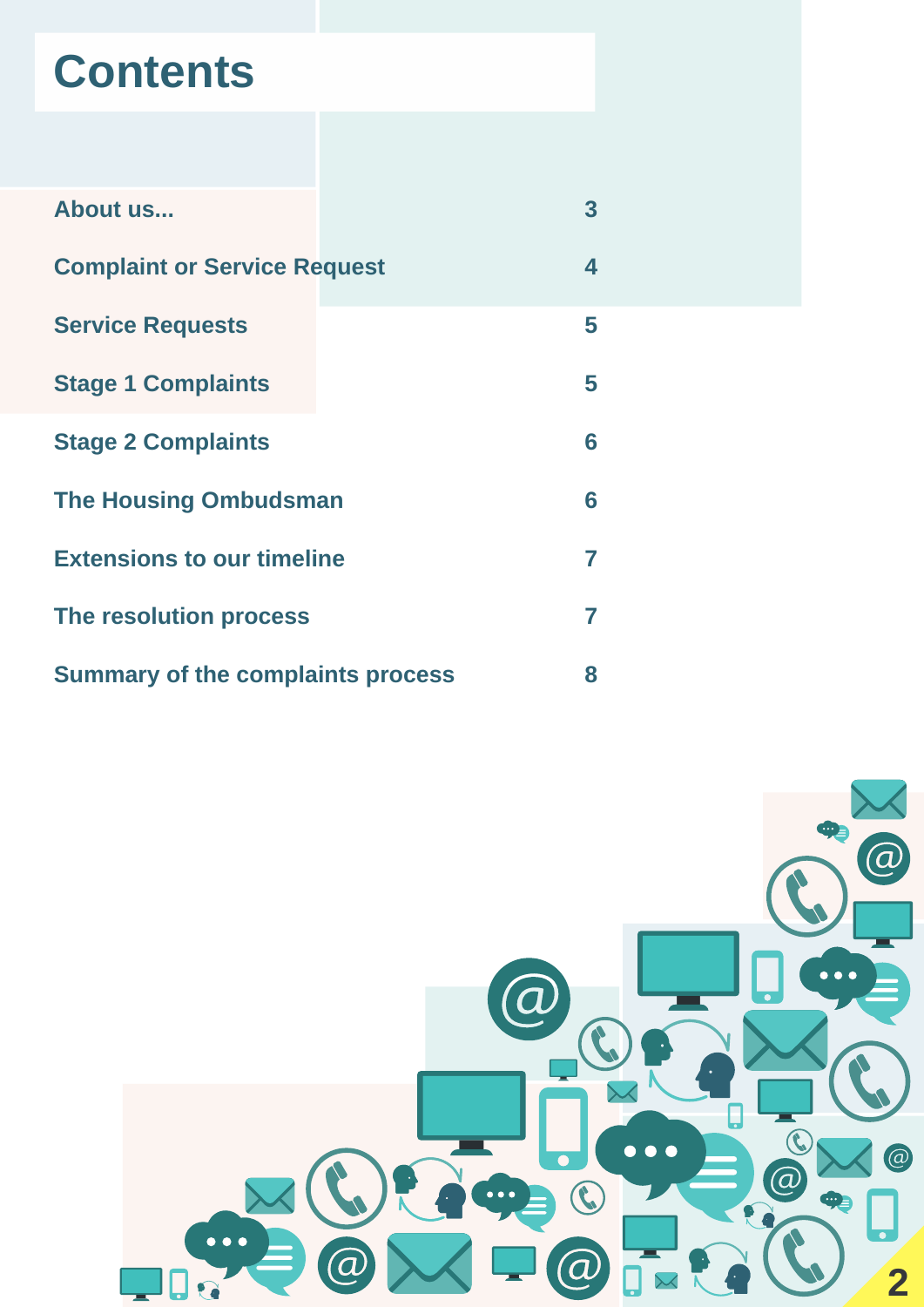**Tenant Services** is committed to providing our community with high quality services and we want to know if we have got something wrong so that we can put things right. If you are not happy with the quality of the service you receive, or the way you are treated by our staff or our contractors, you have the **right to complain**.



We aim to build on our reputation as an organisation of choice and excellence, ensuring we use complaints as the drivers to deliver improvements that our community wants. Therefore, where you have influenced changes to policy and improvements to services, we will **publish our findings.**



**Providing excellent customer service** is one of our main objectives and we aim to put the needs and aspirations of our customers at the heart of everything we do. Our corporate complaints policy is underpinned

### and complimented by our service standards.



## About us....

### **Customer Care principles**

We also support the following customer care principles:

#### **Customer Care**

We will treat everyone politely, fairly and professionally because we value and respect you.

We will treat you fairly, apologise if we get things wrong, and protect your privacy

### **Equality and Diversity**

We will be polite, listen to you, and be positive

We recognise and respect the diverse needs of our community, and will adapt our services to meet your individual needs.

### **Rent and Income Collection**

We will support you if you have difficulty paying your rent or service charges.

### **Anti-Social Behaviour**

We will work together with other agencies to help tackle problems experienced by individuals, families and communities.

#### **Estate Management**

We will deliver an estate management service to help you live in homes and places you are proud of.

### **Repairs and Maintenance**

We will provide a service that achieves high standards of quality, safety and satisfaction to ensure that all of our homes are of a good standard.

### **Our Service Standards**

**Accessible to everyone**





**Fair and**

right first time and keep you updated until your enquiry is resolved

We will provide clear information, ensure it is in an accessible format, and provide assistance if you need it

**3**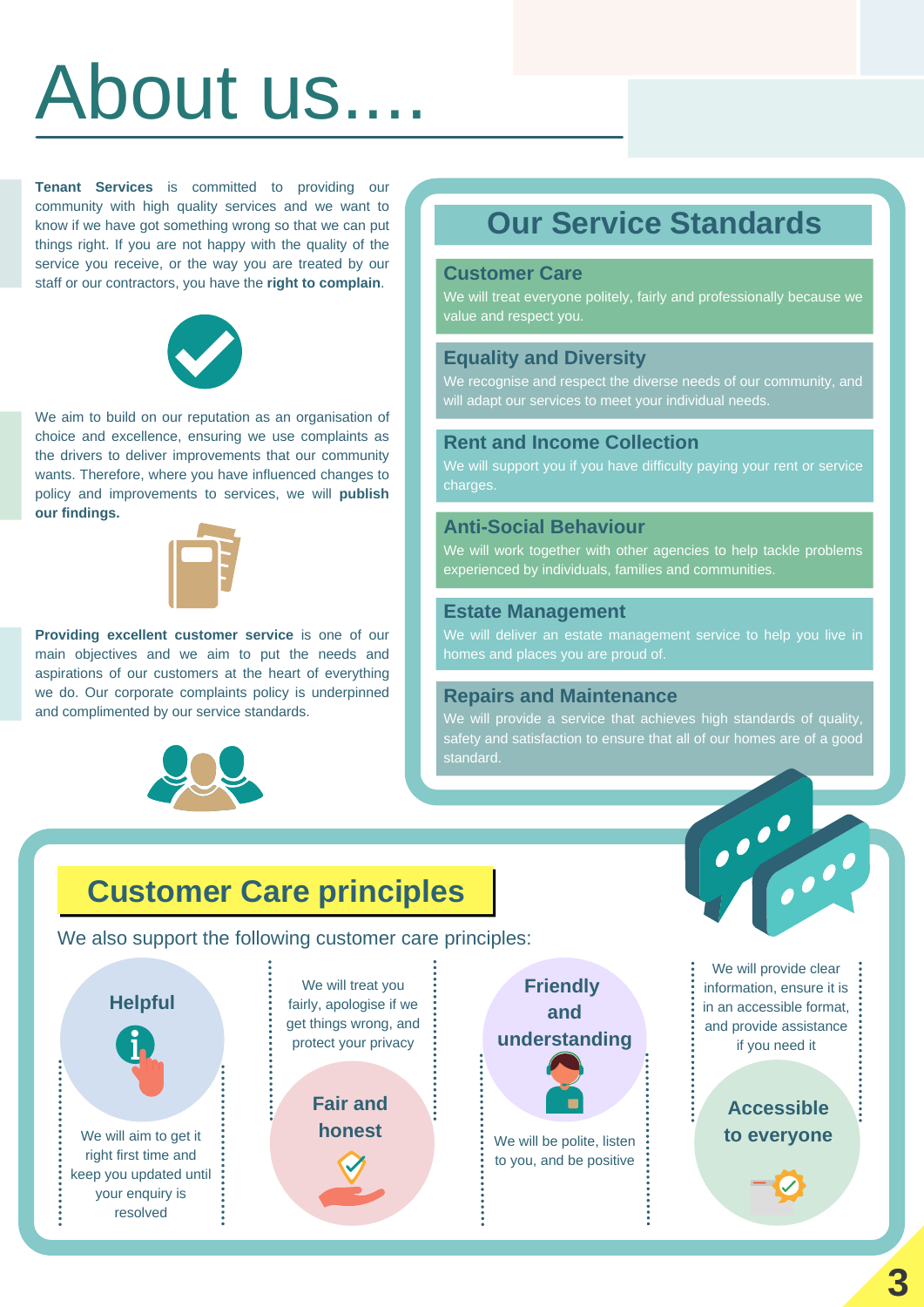*"An expression of dissatisfaction about the Council's action, lack of action, or standard of service, or staff, which the service user wishes to be treated as a complaint".*

# **Service**

**Request**



**Service requests** and **complaints** are slightly different. It is important that we understand at the outset whether your dissatisfaction about a particular service is a complaint or a service request.

A service request is a contact from a customer that brings a matter to the Council's attention for the first time, for example, if you report your neighbours for making a noise.

A complaint is where a customer expresses dissatisfaction about the standard of a service, actions, or lack of actions by the council and its staff. So, for example, if you report your neighbours for making a noise and we fail to investigate it, then we would handle this as a complaint.

## **Is it a**

### **Stroud District Council defines a complaint as**

## **Complaint**

**Or**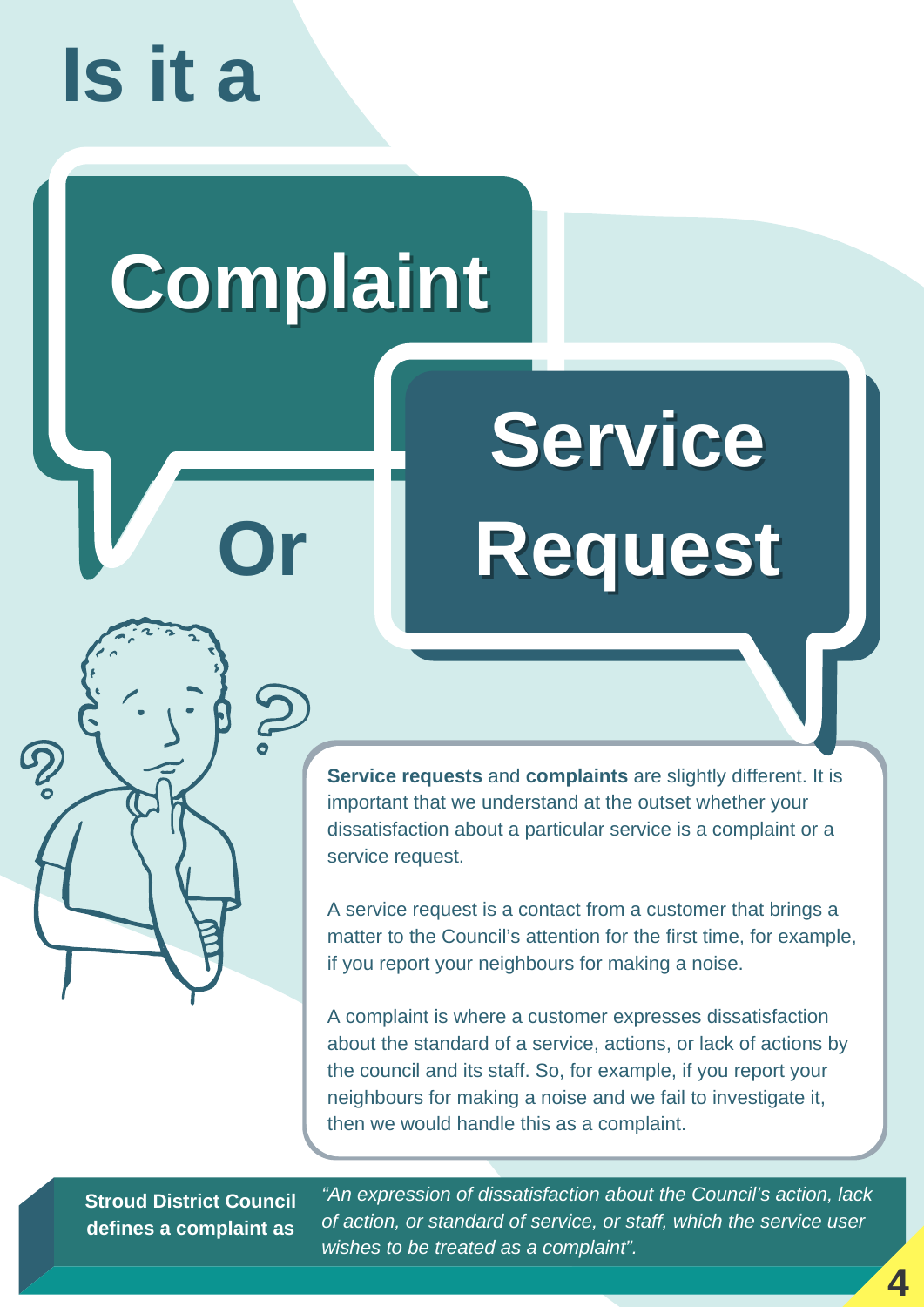Frontline resolution aims to quickly resolve straightforward customer complaints that require little or no investigation. This means resolving the complaint at the first point of contact.

If you are unhappy with the service you have received from us or one of our contractors, you should contact us to express your initial dissatisfaction. An officer from the relevant service area will investigate and try to resolve the issue to your satisfaction.

If you remain unhappy with the resolution offered at this stage, you can escalate your complaint to **Stage 1**.

Once your complaint is received, we will register it, acknowledge it and allocate it to an independent officer for investigation. The investigating officer will keep you updated throughout the investigation process, and you will receive a full response within 10 working days from the date the complaint is received. If this is not possible, we will keep you informed of progress and let you know how long we think the investigation will take to conclude.

If you remain unhappy with the resolution offered at this stage, you can ask for your complaint to be reviewed at **Stage 2**.

### **Service Requests**



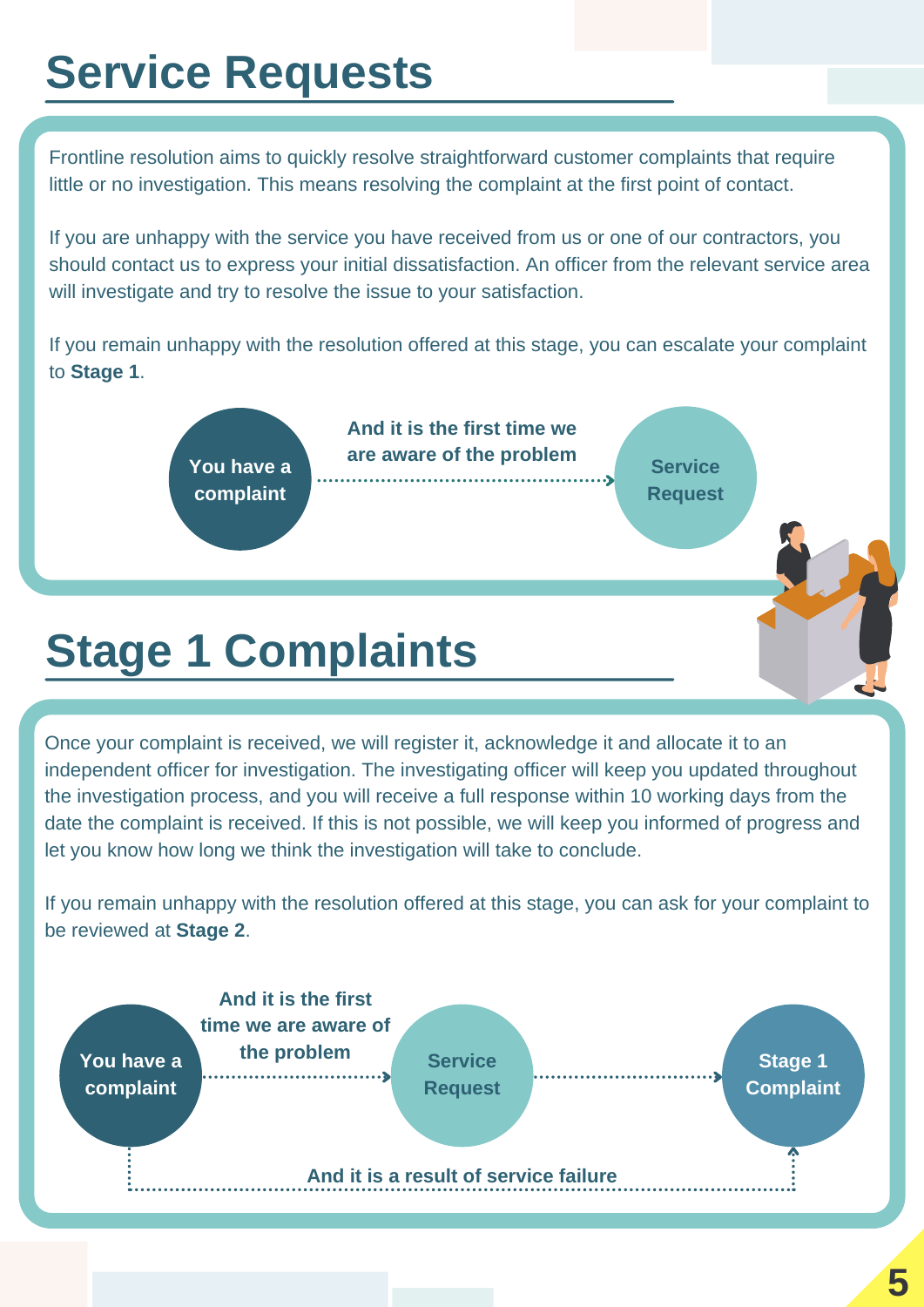- Where we have had adequate opportunity to address your complaint, but we have not provided you with a response within the timescale, or any longer period agreed with you; or
- If you do not consider that your complaint has received adequate or proper consideration, or you have received a response and you remain dissatisfied.

You can ask for your complaint to be dealt with under Stage 2 in the following circumstances:

You will need to tell us why you remain dissatisfied and give us reasons why you believe that the issues were not addressed at Stage 1. You will also need to tell us what you would like as an outcome from your complaint.

Your complaint will be allocated to a Head of Service for review, and you will receive a full response within 20 working days. If this is not possible, we will tell you the reason for the delay and when we will be able to respond.

If you are unable to resolve your complaint through our complaints procedure, you can contact a designated person who can also help find a solution. This can be an MP, a local councillor or a Tenant Panel. If they cannot help, they can refer the complaint to the Housing Ombudsman on your behalf.

Alternatively, if you have decided not to contact a designated person, you can register your complaint with the Housing Ombudsman **8 weeks** after you have received the response to your Stage 2 complaint.

## **Stage 2 Complaints**

## **Housing Ombudsman**





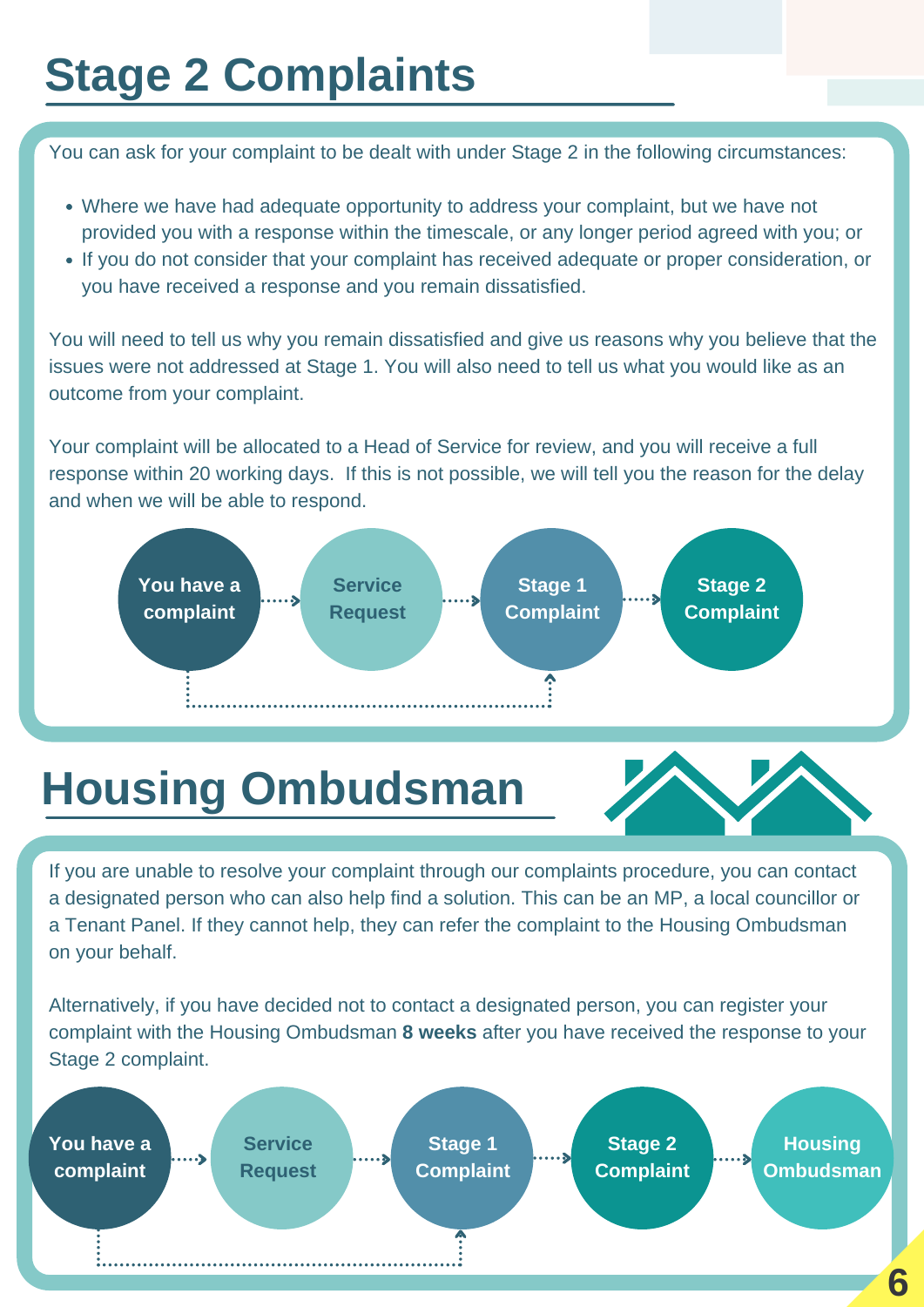For example, some complaints are so complex that they require careful consideration and detailed investigation beyond the 10 or 20-day time limits.



We acknowledge that sometimes we get things wrong or don't meet the high levels of service that our community expects. We want to ensure that we resolve any dissatisfaction or complaints as quickly as possible.

Our complaints resolution process adheres to the principles outlined in the Housing Ombudsman's Complaint Handling Code, which was introduced in July 2020. A copy of this can be found on our website.

Complaints give us valuable information we can use to improve customer satisfaction, as they help us understand how our service is performing and may also prevent the same problems that led to the complaint from happening again.

For our staff, complaints provide a first-hand account of the customer's views and experience, can highlight problems we may otherwise miss, and where we can take steps to improve the services we provide to you.





Not all investigations will be able to meet our deadlines.



However, these are exceptional circumstances and the investigating officer will keep you updated on the reason for the delay and agree with you a revised timescale for completion.



**7**